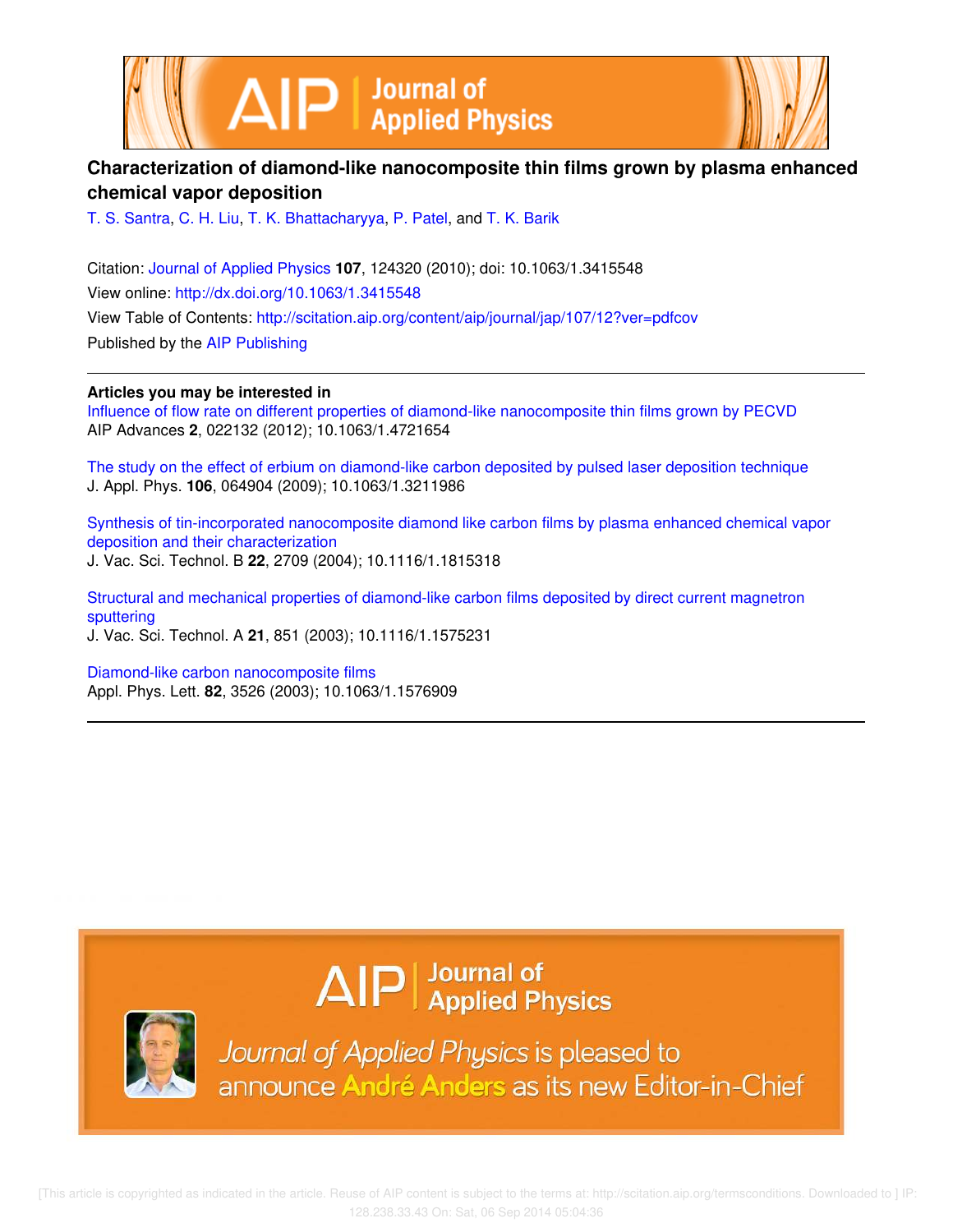# **Characterization of diamond-like nanocomposite thin films grown by plasma enhanced chemical vapor deposition**

T. S. Santra,<sup>1</sup> C. H. Liu,<sup>1</sup> T. K. Bhattacharyya,<sup>2</sup> P. Patel,<sup>3</sup> and T. K. Barik<sup>4,a)</sup><br><sup>1</sup>Institute of Nanoengineering and Microsystems (NEMS), National Tsing Hua University, Hsinchu,

*Taiwan 30043, Republic of China*

<sup>2</sup>*Department of Electronics and Electrical Communication Engineering, Indian Institute of Technology, Kharagpur 721302, West Bengal, India* <sup>3</sup>*Department of Electrical and Computer Engineering, University of Illinois at Urbana Champaign,*

*Urbana, Illinois 61801, USA*

4 *School of Applied Sciences, Haldia Institute of Technology, Haldia 721657, Purba Medinipur, West Bengal, India*

Received 22 December 2009; accepted 3 April 2010; published online 25 June 2010-

Diamond-like nanocomposite (DLN) thin films, comprising the networks of a-C:H and a-Si:O were deposited on pyrex glass or silicon substrate using gas precursors (e.g., hexamethyldisilane, hexamethyldisiloxane, hexamethyldisilazane, or their different combinations) mixed with argon gas, by plasma enhanced chemical vapor deposition technique. Surface morphology of DLN films was analyzed by atomic force microscopy. High-resolution transmission electron microscopic result shows that the films contain nanoparticles within the amorphous structure. Fourier transform infrared spectroscopy (FTIR), Raman spectroscopy, and x-ray photoelectron spectroscopy (XPS) were used to determine the structural change within the DLN films. The hardness and friction coefficient of the films were measured by nanoindentation and scratch test techniques, respectively. FTIR and XPS studies show the presence of  $C-C$ ,  $C-H$ ,  $Si-C$ , and  $Si-H$  bonds in the a-C:H and a-Si:O networks. Using Raman spectroscopy, we also found that the hardness of the DLN films varies with the intensity ratio  $I_D/I_G$ . Finally, we observed that the DLN films has a better performance compared to DLC, when it comes to properties like high hardness, high modulus of elasticity, low surface roughness and low friction coefficient. These characteristics are the critical components in microelectromechanical systems (MEMS) and emerging nanoelectromechanical systems (NEMS). © 2010 American Institute of Physics. [doi:10.1063/1.3415548]

# **I. INTRODUCTION**

Diamond-like carbon (DLC) or amorphous carbon has generated a great interest in the academia due to its fundamental and technological importance. DLC films have excellent properties, like high hardness, very low friction coefficient, wear chemical inertness, low surface roughness, and optical transparency in the infrared range. These films are currently used as a wear resistant coating for hard-disk drive, optical component, or in the form of biocompatible coatings for medical purpose. $1\frac{1}{7}$  DLC films have some disadvantages, like they cannot withstand their particular characteristics at a higher temperature because of the conversion of  $sp^3$  hybridized carbon to  $sp^2$  hybridized carbon. Siegal *et al.*<sup>8,9</sup> reported that the high compressive stress  $(-6-12 \text{ GPa})$  of the amorphous tetrahedral DLC film which is deposited at room temperature, can be relieved by postannealing at 600 °C. Moreover, the intrinsic compressive stress between the films and substrate of the DLC films is very high. Usually, this provides the poor adhesion between films and substrate. In order to reduce the stress of the films, much attention has recently been paid to controlling the nanostructure of the DLC films, without leaving its hardness. $10-13$ 

In order to overcome these disadvantages of DLC films, we recommend the use of Diamond-like nanocomposite

(DLN) thin films. These films consist of carbon network mainly in the form of diamond-like bonds  $(sp^3)$ , which are chemically stabilized by hydrogen atoms and quartzlike silicon network which are chemically stabilized by oxygen atoms resulting in a pure amorphous structure.<sup>14</sup> Moreover, atomic or molecular dopantlike transition metals, ceramic compounds can be introduced as third random network into the films to improve the electrical, mechanical, and thermal properties. DLN films usually consist of a mixture of  $sp^2$ (threefold) and  $sp^3$  (fourfold) bonds. Properties of the DLN films can be determined by the ratio of  $sp^3$ :  $sp^2$  hybridized carbon. High hardness of DLN films can be attributed to the tetrahedral coordinate with  $sp^3$  hybridized C—C bonding network. The stress generated in the films is also associated with the concentration of  $sp^3$ -sites created during the films growth.<sup>15,16</sup> DLN films also have many applications which include low friction coatings, anti-wear, corrosion and erosion-resistant coatings, abrasion-resistant coatings for IR windows and biocompatible coatings.<sup>17</sup> However, DLN films have a significant advantage over conventional DLC films in both stability and ability to tailor specific properties over a wide range.

# **II. EXPERIMENTAL DETAILS**

# **A. Preparation of DLN films**

DLN thin films were deposited on pyrex glass or silicon substrate by plasma enhanced chemical vapor deposition

a)Author to whom correspondence should be addressed. Electronic mail: tarun.barik2003@gmail.com.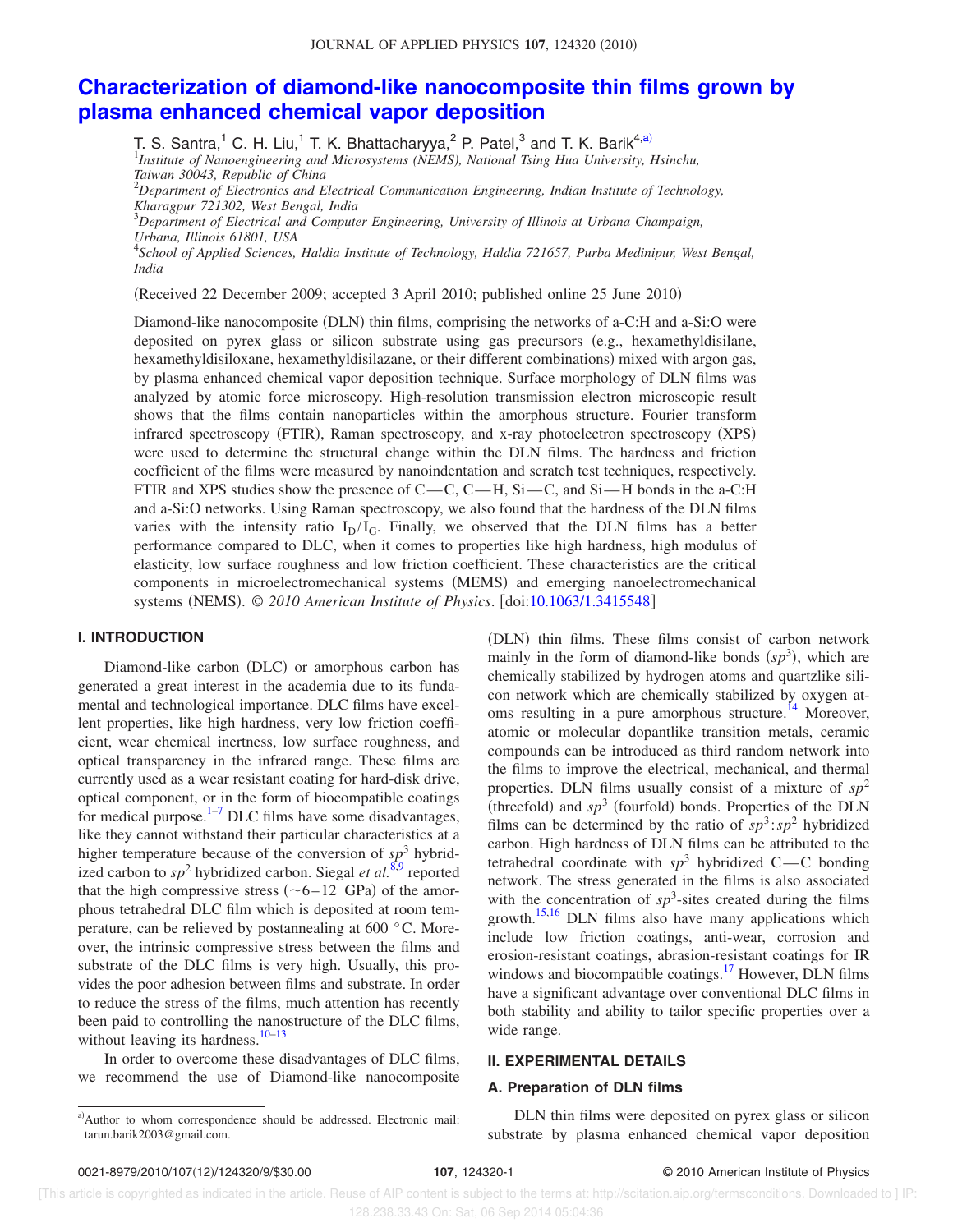TABLE I. Experimental parameters for the deposition of DLN films by PECVD technique.

| Precursors used in DLN films   | Deposition time<br>(h) | rf bias<br>$({\rm V})$ |
|--------------------------------|------------------------|------------------------|
| $(a)$ HMDS                     |                        | 600                    |
| $(b)$ HMDSO                    |                        | 600                    |
| (c) $50\%$ HMDSO+ $50\%$ HMDSN |                        | 600                    |
| (d) HMDSN                      |                        | 600                    |

(PECVD) technique using gas precursors like hexamethyldisilane (HMDS), hexamethyldisiloxane (HMDSO), hexamethyldisilazane (HMDSN), or different combinations of the above precursors. At first, the substrate (pyrex glass or silicon) was cleaned by ultrasonic bath using acetone as well as warm trichloroethylene for five minutes and was dried by using nitrogen gas for removing the water molecule from the surface. Afterwards, the substrate was cleaned by methanol in ultrasonic bath for ten minutes. Then the substrate was rinsed in deionized water for two to three minutes and was again dried by nitrogen gas. Further, the substrate was cleaned *in situ* by argon-plasma etching, prior to deposition (here argon as the gas source in vaporization chamber). The gas precursors like HMDS, HMDSO, HMDSN, or  $(50\%$  HMDSO+50% HMDSN) was dispensed in the plasma chamber. The amount of gas precursors (HMDS, HMDSO, or HMDSN) influences the property and composition of the films. We have used dc as well as rf bias as stated below for deposition of the films. Due to hot filament, the gas precursors or their combinations are ionized; as a result, the dc discharge plasma was produced. Substrate temperature was kept around 250 °C by flowing cold water through the substrate holder assembly. In order to ensure the uniform thickness of the films, the arrangement of the vaporization chamber was maintained to provide a planetary motion to the substrate holder plate. The growth rate was maintained at 1  $\mu$ m/hour. The deposition parameters were maintained as follows:

- (1) chamber pressure during film growth  $\approx$  4  $\times$  10<sup>-4</sup> Torr,
- (2) substrate holder potential  $\approx$  500 V, and
- (3) rf power  $\approx 2 \times 10^3$  W m<sup>-2</sup>.

In this deposition, variation in the ratio of precursors alters the carbon and silicon ratio in the films. Different types of precursors used in deposition, deposition time, and rf bias voltages for different samples are given below in Table I.

### **B. Characterization of DLN films**

Nanoparticles on DLN films were analyzed using highresolution transmission electron microscope, HRTEM (C M 12, PHILIPS TEM) along with energy dispersive x-ray (EDX) analyzer attachment. The structure and different types of bonds present in the DLN films were determined by Fourier transform infrared spectroscopy (FTIR, Nexus 870) within the wave number region  $500-4000$  cm<sup>-1</sup>. Also, the evaluation of the material properties of the deposited films within the wave number range  $400-2000$  cm<sup>-1</sup>, was done using Raman spectroscopy (Ranishaw, LRM-1000B). An

argon-ion laser source of power 50 mW, having wavelength of 514.5 nm was used for this study. The Raman parameters like peak position, full width at half maximum (FWHM), and intensity ratio  $(I_D / I_G)$  of D and G peaks of the DLN films were estimated by using Gaussion deconvolution the Raman spectra.<sup>18</sup> X-ray photoelectron spectroscopy (XPS) was carried out using ESCALAB MKII Spectrometer VG scientific, U.K.). Al  $K_{\alpha}$  (~1486.6 eV) was used as an incident X-ray source, operating with pass energy  $\sim$  50 eV for analysis of the energy of photoelectrons, which provides an overall spectral resolution  $\sim$ 1 eV for photoelectron peaks. The grading incidence x-ray diffraction (GIXRD), FTIR, Raman spectroscopy, and XPS results conform to a large extent with structural models.<sup>19,20</sup> An atomic force microscope (AFM, Nanoscope E, Digital Instrument, USA) was used to observe the surface morphology, and in contact mode it was used to obtain the surface roughness of DLN films.

# **C. Mechanical properties**

Hardness and modulus of elasticity of the deposited films was measured using nanoindentation XP (MTS, System Corporation). For nanohardness and elastic modulus measurements, the indentation tests were performed under an applied load of 20 mN using Berkovich-type diamond tip (3-sided pyramidal indenter). The total included angle of this tip was 142.3 degree, with a half angle of 65.35 degree. The diameter of the tip was around 100 nm. The holding time for each indentation was 5 s. The rate of approach of the indenter to the surface was 25 nm/s. The maximum indentation into the surface was 300 nm. The nanohardness and modulus of elasticity was determined by the Oliver and Pharr method. $^{21}$  Friction coefficient of the films was measured by scratch tester (TR 101, Ducom) under the load of 16 N with a loading rate 5 N/mm. The scratch length was set to at 3 mm. The normal force was divided by lateral force to estimate the coefficient of friction of the DLN films.

# **III. RESULTS**

#### **A. Characterization of nanocoposite films**

In this article, the experimental results of four types of DLN samples deposited on pyrex glass or silicon substrate using the gas precursors like HMDS, HMDSO, HMDSN, or 50% HMDSO+50% HMDSN are discussed. Actually, the silicon substrate was only used to perform the HRTEM and AFM measurements (due to experimental advantage) and the pyrex glass substrate was used in all other characterizations. However, in near future, we have a plan to study the effects due to substrate variation in DLN films by using different characterization techniques.

The GIXRD spectrum of DLN films (for HMDS precursor) deposited on pyrex glass substrate has been shown in Fig. 1. In this figure, there is no sharp peak or big hump with detectable crystallinity. Hence, we can conclude that the undoped DLN films are amorphous in nature.

The HRTEM image in Fig. 2 of DLN films (for HMDSN precursor) on silicon substrate confirm the nucleation and growth of  $Si_3N_4$  nanoparticles in the amorphous matrix of sizes 6–30 nm. On the other hand, SiC and  $SiO_x$  nanopar-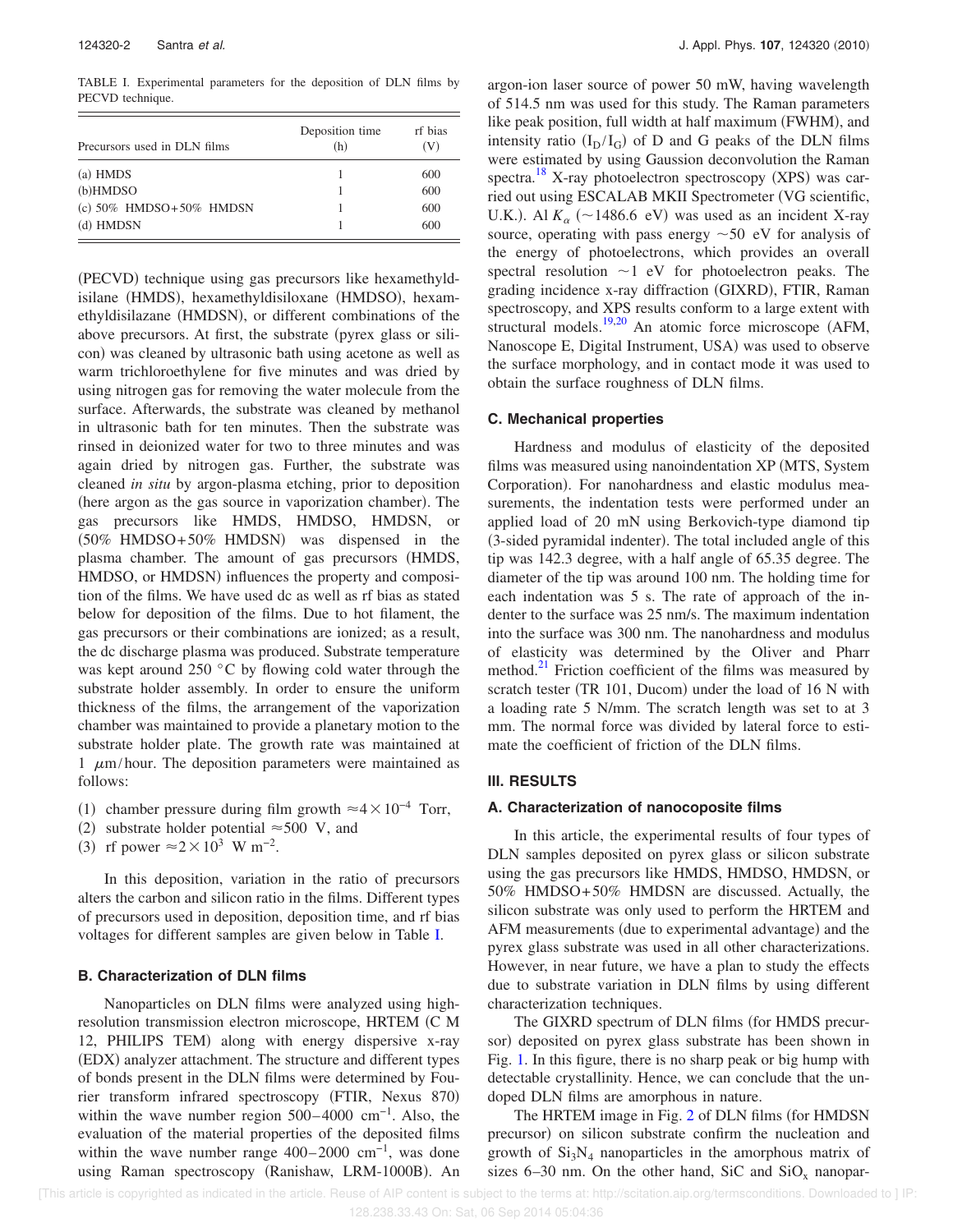

FIG. 1. The GIXRD spectrum of DLN films (for HMDS precursor) deposited on pyrex glass substrate.

ticles having same sizes were found in the DLN films using HMDS and HMDSO precursors, respectively.

The FTIR spectroscopy is a standard method for investigating the bond structure of atoms by using the IR absorption spectrum.<sup>22</sup> The FTIR spectra of DLN films for four different types of precursors are shown in Fig. 3. From FTIR spectra, it is found that DLN films predominantly consist of  $C-C$ ,  $C-H$ ,  $Si-C$ , and  $Si-H$  bonds. In these four types of DLN films (mentioned above), a narrow absorption band





FIG. 2. HRTEM image of DLN films on silicon substrate using precursors (a) HMDSO and (b) HMDSN.



FIG. 3. FTIR spectra of different DLN samples deposited at same rf bias  $(600 V).$ 

is at  $660-680$  cm<sup>-1</sup>, probably due to the symmetric stretching of  $SiC_2$ . The asymmetric  $Si-C$  stretching and rocking of CH<sub>3</sub> group in the region  $750-800$  cm<sup>-1</sup> are due to  $Si-$ (CH<sub>3</sub>)<sub>3</sub> vibrations. The strong Si-O stretching band is observed in the region 850–1000 cm<sup>-1</sup>. A very weak C=C stretching peak appears at 1560 cm<sup>-1</sup>, which indicates nongraphite bonding of carbon.<sup>23</sup> The Si $-H$  stretching vibration appears at 2200 cm−1. This stretching vibration suggests that silicon is surrounded by some organic environment rather than being incorporated in a silicon oxide network.<sup>24,25</sup> In FTIR spectra, the  $C-O_2$  vibration appears due to atmospheric carbon (present during the experiment). Some of absorption bands are found in 3100–3700 cm<sup>-1</sup> region. They represent the stretching of  $N-H_2$ ,  $N-H$ , and  $O-H$ bonds. These types of vibrations occur due to presence of nitrogen in the precursors. From Fig. 3, we observe that the wavenumbers are also shifted which may signify the increase in nitrogen content within the films. The C–H stretching is the most important vibration in DLN films, which appears in 2850–3100 cm−1 region. The FTIR spectra of different DLN films which appear in 2850–3100 cm−1 region are shown in Fig. 4. This absorption spectrum is mainly due to



FIG. 4. FTIR spectra of different DLN samples deposited at same rf bias  $(600 \text{ V})$  in the wave number range 2850–3100 cm<sup>-1</sup>.

 [This article is copyrighted as indicated in the article. Reuse of AIP content is subject to the terms at: http://scitation.aip.org/termsconditions. Downloaded to ] IP: 128.238.33.43 On: Sat, 06 Sep 2014 05:04:36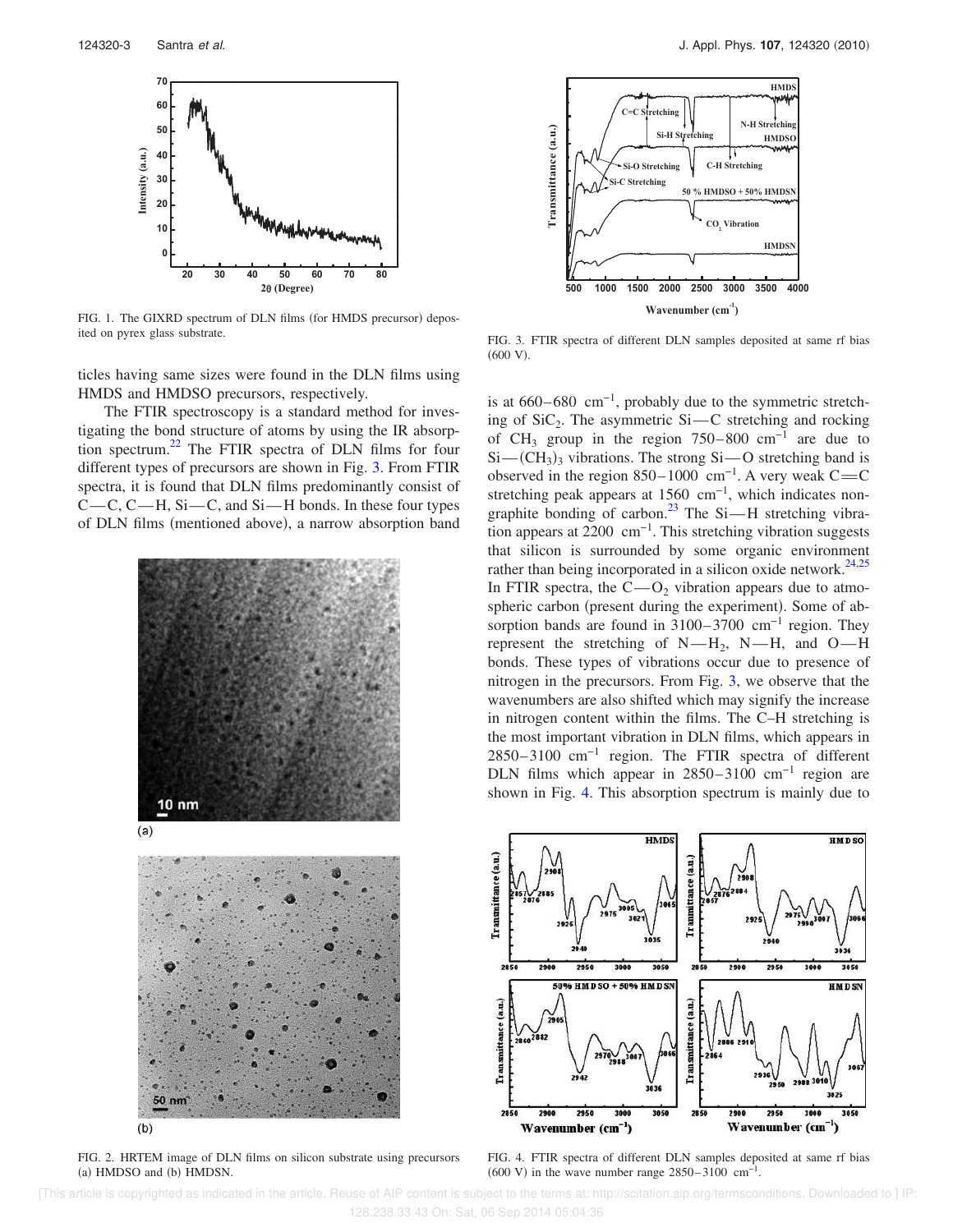TABLE II. Different types of bonds and corresponding wave numbers of DLN films using FTIR spectroscopy.

| Wave numbers<br>$(cm^{-1})$ |  |  |
|-----------------------------|--|--|
| $2855 - 65$                 |  |  |
| $2875 - 85$                 |  |  |
| $2905 - 25$                 |  |  |
| $2940 - 50$                 |  |  |
| $2970 - 75$                 |  |  |
| $3005 - 10$                 |  |  |
| $3020 - 35$                 |  |  |
| $3060 - 65$                 |  |  |
|                             |  |  |

the C—H<sub>2</sub> (symmetric and asymmetric) and C—H<sub>3</sub> (symmetric, asymmetric) stretching bands. From C-H stretching vibrations, we can estimate the amount of  $sp^2$ - and  $sp<sup>3</sup>$ -hybridized carbon. The different types of  $sp<sup>2</sup>$ - and *sp*<sup>3</sup> -hybridized bonds with corresponding wave numbers in 2850–3100 cm−1 region are shown in Table II. Basically, 2855–2865 cm<sup>-1</sup> and 2875–2885 cm<sup>-1</sup> represent symmetrical C—H stretching, where as 2905–2925 cm<sup>-1</sup> and 2970–2975 cm<sup>-1</sup> represent asymmetrical C—H stretching. On the other hand, C—H stretching at  $3005-3065$  cm<sup>-1</sup> shows a graphite bond of planner geometry.<sup>18</sup> In Fig. 4, the band at 2940–2950  $\text{cm}^{-1}$  is suggested due to C—H<sub>2</sub> symmetrical stretching and  $3025-3035$  cm<sup>-1</sup> is suggested due to  $C-H_2$  asymmetrical stretching. The C—H and Si-O stretching vibrations are mainly comprised of the a-C:H and a-Si:O networks.

Raman spectroscopy is one of the most standard techniques to investigate the state of carbon in greater details, because of its sensitivity to the changes in translation symmetry. DLN films are the characteristics of amorphous carbon phase, much like DLC films, which are probably dominated by  $sp^3$  bonding.<sup>26</sup> The first order Raman spectra of DLN films is shown in Fig.  $5(a)$  which is usually deconvoluted into Gaussian D and G bands (here D stands for disorder graphite band and G stands for single crystal graphite band). Two broad peaks (D and G) are assigned in the Raman spectra of the DLN films, which are appeared in the wave number region 1000–1800 cm<sup>-1</sup>, are the typical characteristics of amorphous carbon films. The shape of the spectra varies with substrate material composition. The positions and widths of D and G peaks can be correlated with the films properties (e.g., hardness, wear, and electrical properties) like conventional DLC films. $^{27}$  The position of the D and G peaks are shifted due to variation in structure of DLN films using different precursors. Figure  $5(b)$  is the Gaussian deconvoluted Raman spectrum of the D and G peaks for DLN films based on HMDS precursor. The D band around 1330 cm−1 corresponds to breathing mode of *sp*<sup>2</sup> hybridized carbon atoms in hexagonal ring formed by graphite structure. It is the disorder of bond angle, resulting due to disappearance of the long range translation symmetry of polycrystalline graphite and amorphous carbon films. On the other hand, the G band around 1535 cm<sup>-1</sup> is related to C—C stretching vibration of  $sp^2$  hybridized carbon atoms in both the rings and chains of graphite layer for single crystalline graphite



FIG. 5. (Color online) Raman spectra of DLN films deposited at same rf bias (600 V): (a) D and G peaks of different DLN samples (dashed-lines indicate the shift in the peaks) and (b) Gaussian deconvoluted Raman spectra of DLN films (using HMDS precursor) by nonlinear curve fitting method.

structure. $28-32$  In diamond-like films, the intensity and position of D and G peaks are generally related with the ratio of  $sp^3$ :  $sp^2$  which determines the mechanical and electronic properties of the films. Both the wave number and bandwidth (FWHM) of G band as well as intensity ratio of the D and G peaks (i.e.,  $I_D / I_G$ ) are sometimes used as "graphitization indices" with the objective to relate features of the Raman spectrum to the structure of carbon materials. The peak positions and intensity ratio  $(I_D / I_G)$  control the physical properties of the DLN films. Table III shows the peak positions ( $\omega$ ), FWHM ( $\Gamma$ ), and intensity ratio ( $I_D/I_G$ ) of the deconvoluted Gaussian D and G peaks, for different DLN samples.

In XPS, photoelectron survey scan was performed for the binding energy from 0–1000 eV. This study reflects the presence of the different compositions into the surface of the films. Figure  $6(a)$  shows the survey scan of typical DLN films (using HMDSN precursor) grown at rf bias of 600 V. From this figure, it is confirmed that besides carbon (C 1s), silicon (Si  $2s$ , Si  $2p$ ), oxygen (O 1*s*), a small amount of nitrogen (N) is found on the surface of the DLN films. This nitrogen affects the hardness and surface roughness of the films. We have also observed that the DLN films with HMDSN precursor has much more nitrogen content than the other films mentioned above. The Si-, C-, N-, and O-spectra of all DLN films are observed in the binding energy range around 102.3–102.85 eV, 284.32–284.63 eV, 398.3–401.9 eV, and  $531.71-531.9$  eV, respectively [see Fig.  $6(a)$ ]. The fitted C- and Si-spectra using Gaussian profile is shown in Figs.  $6(b)$  and  $6(c)$ , respectively. The peaks of C and Si at-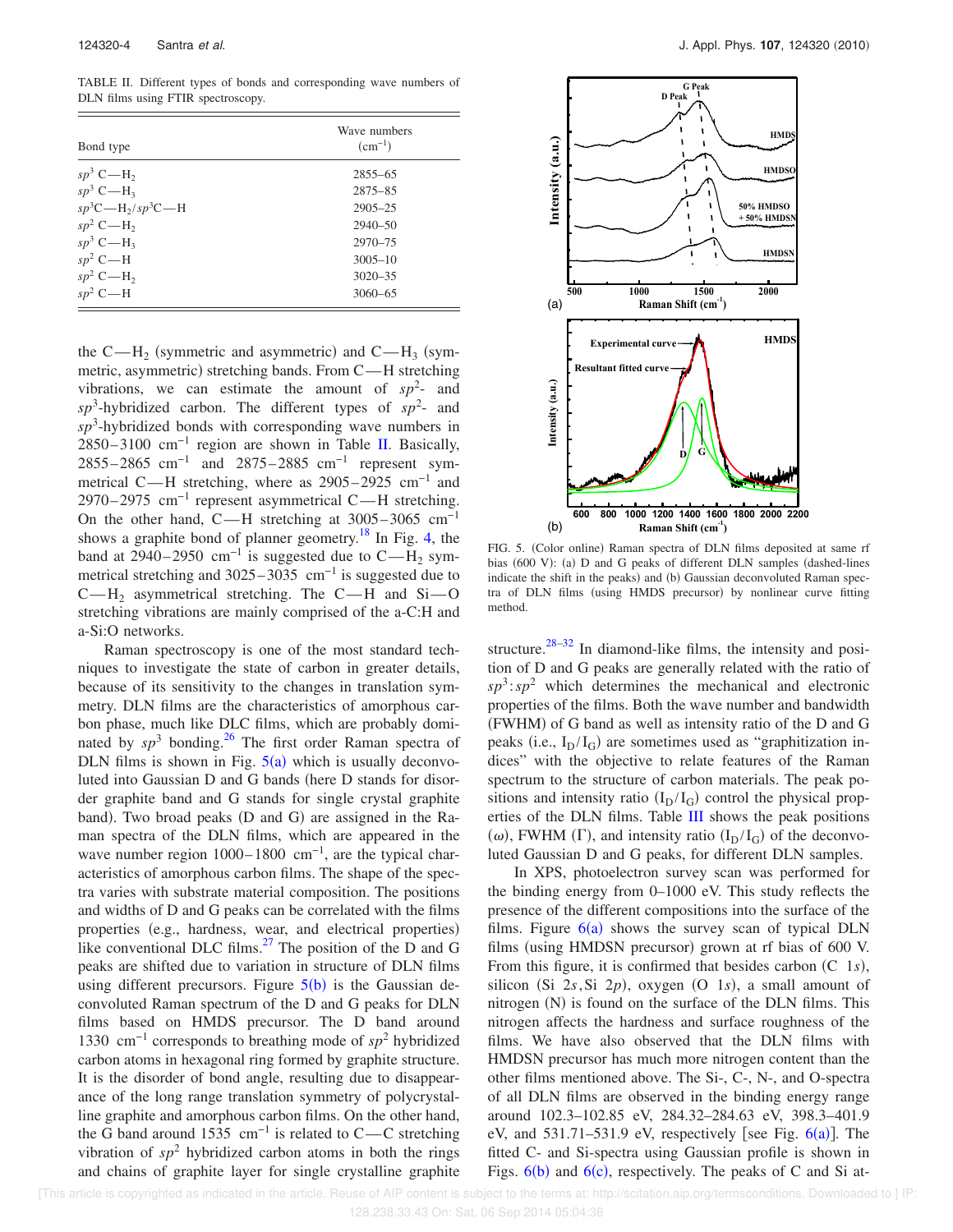TABLE III. Gaussian analysis of Raman spectra of DLN films by nonlinear curve fitting method (where  $\omega$ ): peak position,  $\Gamma$ : FWHM, and I: integrated intensity).

| Sample number and precursors   | $\omega_{\rm D}$<br>$\rm (cm^{-1})$ | $\Gamma_{\rm D}$<br>$\rm (cm^{-1})$ | $\omega_{\rm G}$<br>$(cm^{-1})$ | $\Gamma_{\rm G}$<br>$(cm^{-1})$ | $I_D/I_G$ |
|--------------------------------|-------------------------------------|-------------------------------------|---------------------------------|---------------------------------|-----------|
| $(a)$ HMDS                     | 1357                                | 330                                 | 1492                            | 164                             | 1.55      |
| (b) HMDSO                      | 1366                                | 264                                 | 1544                            | 134                             | 1.78      |
| (c) $50\%$ HMDSO+ $50\%$ HMDSN | 1378                                | 281                                 | 1546                            | 123                             | 1.82      |
| (d) HMDSN                      | 1391                                | 229                                 | 1571                            | 117                             | 1.92      |



FIG. 6. XPS spectra of DLN films (using HMDSN precursor): (a) The survey scan of DLN films, showing C 1s, O 1s, Si  $(2s, 2p)$ , and N peaks. (b) Fitted C 1s-spectra with different bonds and (c) Fitted Si-spectra with different bonds.

oms are deconvoluted into several bonding state by using Gaussian decovolution fitting method (where the distance between peaks, dublets, and width of the individual peaks remain constant during the fitting).  $33,34$  In Fig. 6(b), contributions due to  $C-C$ ,  $C-H$ ,  $C-Si$ , and  $C-O$  bonds are observed. On the other hand, the contributions due to  $Si-C$ and  $Si$ —O bonds are observed in Fig.  $6(c)$ . The presence of  $C-H$  and  $Si-O$  bonds mainly assure the existence of the two interpenetrating networks like a-C:H and a-Si:O, which indirectly proves the structure of DLN films. Also, the C-spectra can be fitted with three peaks correspond to  $sp^3$ -hybridized carbon (diamond),  $sp^2$  hybridized carbon (graphite), and CO (absorbed gas). A small amount of CO is found in all samples and it may be due to chemisorbed oxygen present into the DLN films during deposition. This phenomenon is also proved by FTIR analysis.

The surface morphologies of DLN films are analyzed by using AFM. Figure 7 shows the AFM image of DLN films (for HMDSN precursor) in two dimensional (2D) and three dimensional (3D) views. From AFM analysis, we have estimated the mean surface roughness  $(R_a)$  and maximum peakto-valley hight  $(R_{\text{max}})$  of the DLN films, which are 0.292–3.2 nm and 6.1–33 nm, respectively. From this analysis, it is also confirmed that all the DLN films have no surface defects (such as macroparticles and pinholes). Again, very less surface roughness influences the mechanical and tribological performances of the films for microscale and nanoscale devices. Hence, DLN films will provide the better performance for the applications in microelectromechanical systems (MEMS) or nanoelectromechanical systems (NEMS) devices compared to DLC films.<sup>35</sup>

# **B. Mechanical properties of DLN films**

## **1. Hardness and elastic modulus**

The method of measuring hardness and elastic modulus of thin films by nanoindentation technique is explained by Oliver and Pharr.<sup>21,36</sup> This method is widely adopted to characterize the mechanical behavior of low dimensional materials, while the numerous refinements have been made to further improvement of its accuracy. The curves (for four different DLN samples) of loading and unloading forces versus displacement into the films, at maximum load up to 20 mN are shown in Fig. 8. This figure shows a good reproducibility of the Nanoindentation test. $37$  The average hardness of the DLN films is measured using three indents with 20 mN load which is around 9.5–13 GPa. The average reduced elastic modulus of the DLN films is measured under the 20 mN loading force with 300 nm displacement which is around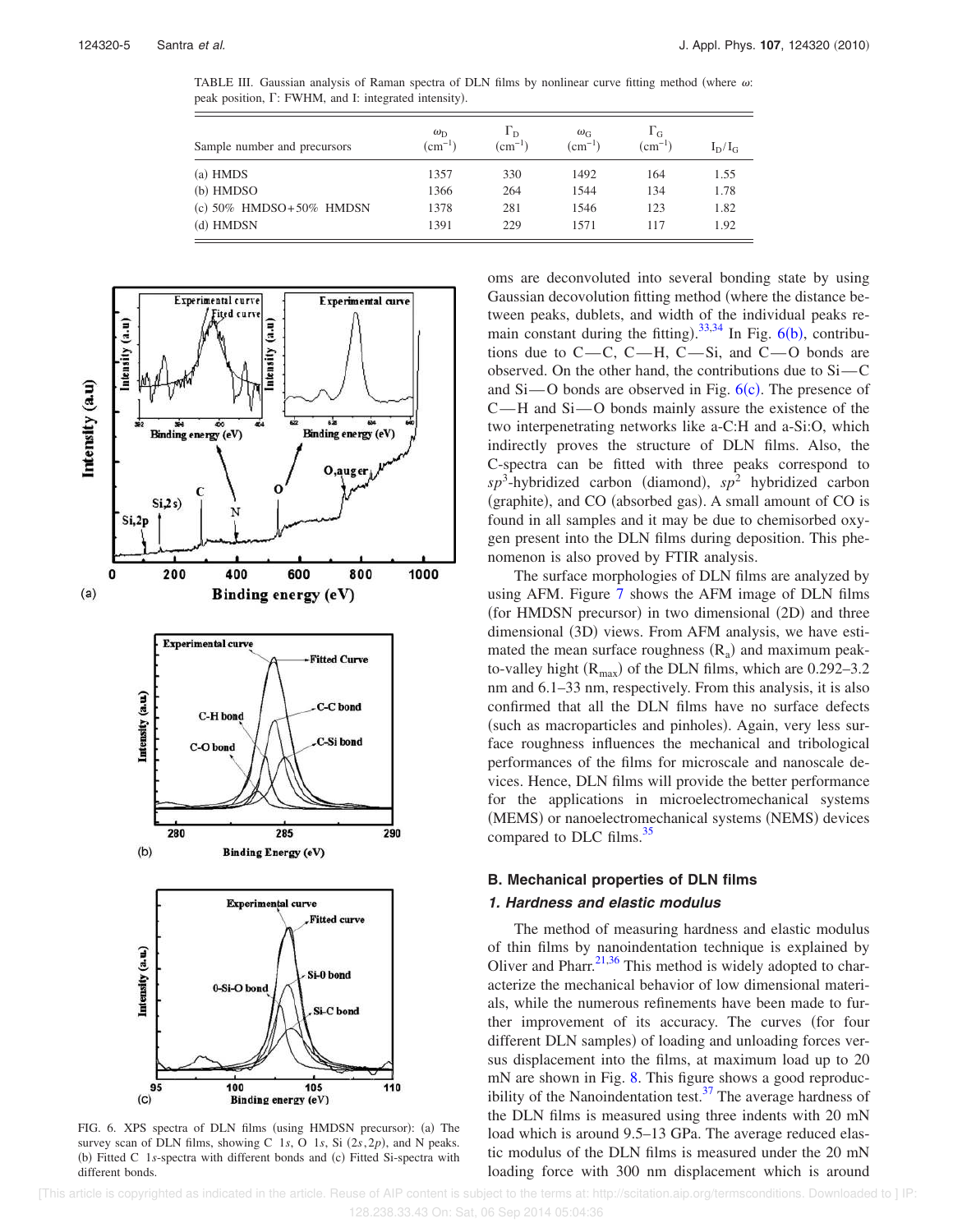

FIG. 7. (Color online) Surface morphology of DLN films (for HMDSN precursor) deposited on silicon substrate: (a) 2D view and (b) 3D view.

90–115 GPa. The reduced elastic modulus  $(E_r)$  of the DLN films can be estimated by nanoindentation technique using the following equation:

$$
E_r = \frac{\sqrt{\pi}}{2} \frac{S}{\sqrt{A}},\tag{1}
$$

where *S* is the stiffness of the specimen and *A* is the projected contact area of the indentation. The elastic modulus  $(E)$  of the test material can be found out from

$$
\frac{1}{E_r} = \frac{1 - \nu^2}{E} + \frac{1 - \nu_i^2}{E_i},\tag{2}
$$

where  $E$  and  $\nu$  are the elastic modulus and Poisson's ratio for the tested films, respectively. On the other hand,  $E_i$  and  $v_i$  are the same for indenter. The DLN films exhibit elastic modulus



FIG. 8. Loading and unloading curves by Nanoindentation test for DLN films using precursors: (a) HMDS, (b) HMDSO, (c) 50% HMDSO  $+50\%$  HMDSN, and (d) HMDSN. article. Reuse of AIP content is subject to the terms at: http://scitation.aip.org/termsconditions. Downloaded to ] IP

of the order of 90–115 GPa, using  $\nu=0.2$ ,  $E_i=1141$  GPa, and  $v_i$ =0.07 under load=20 mN. Figures 9 and 10 show the variation in hardness and modulus of elasticity corresponding to penetration depth. We observe that the hardness of the films increases with increase in penetration depth into the surface (see Fig.  $9$ ) and on the other hand, the modulus of elasticity decreases with increase in penetration depth. Moreover, from Raman analysis, it is generally regarded that the higher graphitic fraction in the films provides lower mechanical properties. Hence, the higher value of  $I_D/I_G$  ratio provides lower value of hardness of the films. However, the intensity ratio  $(I_D / I_G)$  and the frequency of G band for DLN films using HMDS precursor are found to be less compared to other DLN films (see Table III). Hence, the mechanical properties for this type of DLN films are better than the other films. Using nanoindentation test, we observe that the hardness for the above sample is always higher and again the hardness for sample using HMDSN precursor is always lower compared to other samples (see Fig. 9). Further, the elastic modulus decreases with the decrease in hardness of the different films (see Figs.  $9$  and  $10$ ). From FTIR analysis (Fig. 3), we observe the N—H stretching band at 3450  $cm^{-1}$ for DLN films using HMDSN precursor, which suggests that the hardness decreases with  $N$ —H bonding effect. At this point, we also mention that the wear resistance decreases with increase in the hardness of films. $38,39$ 



FIG. 9. (Color online) Plots of hardness vs penetration depth for different DLN samples as obtained by nanoindentation test.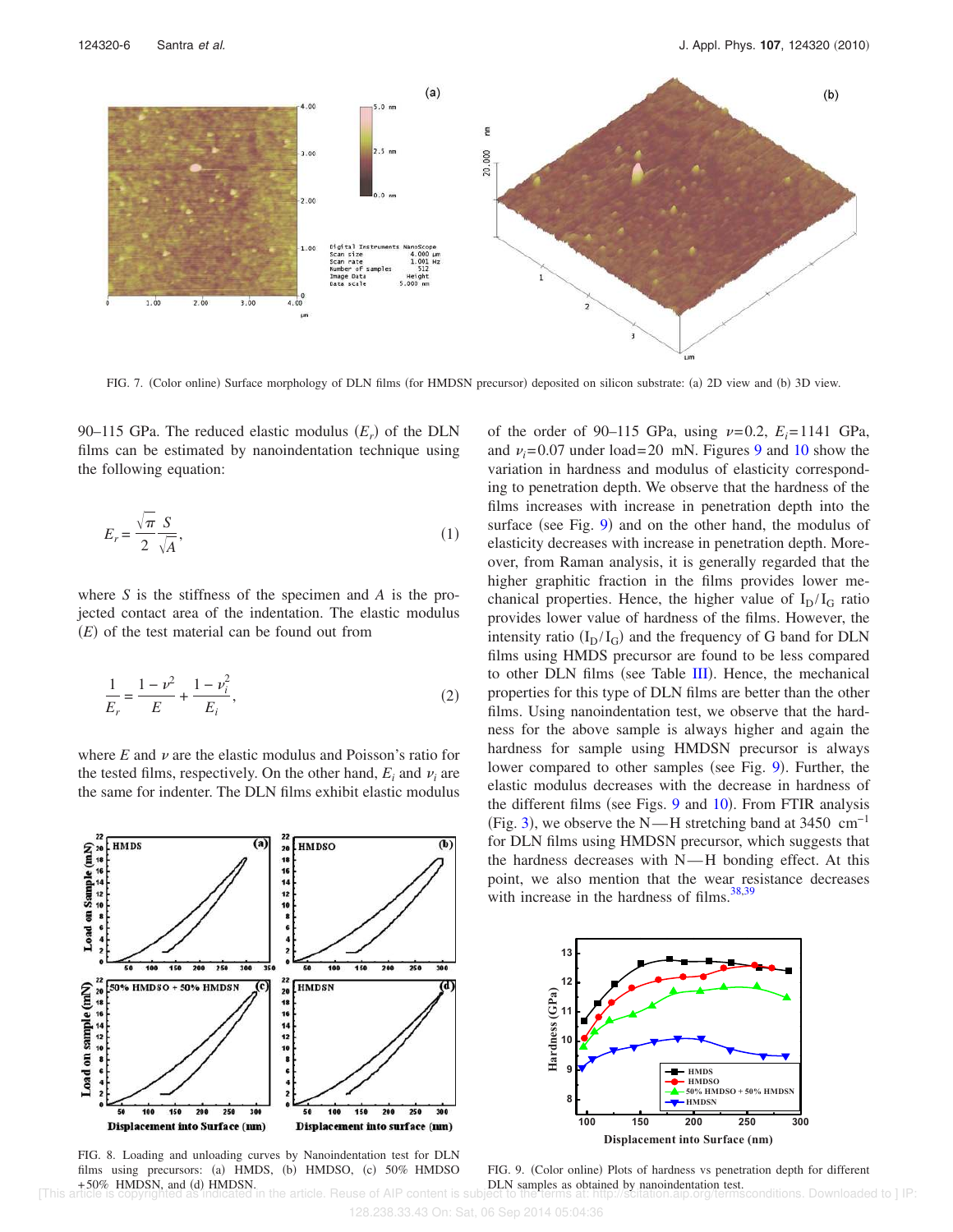

FIG. 10. (Color online) Plots of modulus of elasticity vs penetration depth for different DLN samples as obtained by nanoindentation test.

## **2. Tribological properties of DLN films**

To measure the friction coefficient of the DLN films by scratch test method, the loading rate was 16 N for both normal force and tractional force and the scratch length was about 3 mm. We have estimated the friction coefficient of the samples by taking the ratio of normal force and lateral force. The variation in normal load and tractional force with respect to stroke length, and the corresponding variation in coefficient of friction against normal load, for two different types of DLN films (i.e., films with HMDS and HMDSN precursors) are shown in Fig. 11. The average friction coefficient of DLN films using conical diamond tip is estimated which is nearly 0.03–0.05.

The tribological properties of DLN films are most important for their use as protective coatings. Recently, the DLC films have been used as rigid disk or microelectromechanical or nanoelectromechanical devices. These protective coatings must have excellent wear and tear resistance, high adhesiveness and very low friction coefficient. For DLC



FIG. 11. (Color online) Variation in normal load and tractional force with scratch length for DLN samples prepared using (a) HMDS and (b) HMDSN precursors, respectively. The corresponding variation in friction coefficient with normal load for DLN samples prepared using (c) HMDS and (d) HMDSN precursors, respectively.

films, the friction coefficient is around 1 but for DLN films, friction coefficient is around  $0.03-0.05$  (as stated above). Hence, for modern microsystems or nanosystems (i.e., MEMS or NEMS), we can use the DLN films compared to DLC films.

# **IV. DISCUSSION**

The diversified structure of DLN thin films, deposited on pyrex glass or silicon substrate using different gas precursors such as HMDS, HMDSO, HMDSN, or their different combinations are achieved by using PECVD technique. The most of our conclusions are drawn from FTIR, Raman spectroscopy, and XPS analysis (a complementary investigation technique). From HRTEM analysis, we have observed that the nanoparticles (like  $Si<sub>3</sub>N<sub>4</sub>$ , SiC, or SiO<sub>x</sub>) are embedded in amorphous matrices of DLN films. The sizes of the nanoparticles (might be silicon nitride,  $Si<sub>3</sub>N<sub>4</sub>$ ) on the DLN films deposited using HMDSN precursor were between 6–30 nm. The molecular formula of HMDS, HMDSO, and HMDSN gas precursors are  $(CH_3)_3$ —Si—Si—C $(H_3)_3$ ,  $(CH_3)_3$ —  $Si$ —O—Si— $(CH_3)_3$ and  $(CH_3)_3$  - Si - NH - Si - $(CH_3)_3$ , respectively.<sup>12</sup>

These gas precursors consist of  $Si-Si$ ,  $Si-C$ ,  $Si-O$ ,  $N-H$ ,  $C-H$ , and  $Si-N$  bonds. Actually, these bonds are broken due to electron temperature of rf power  $(\sim 2)$  $\times$  10<sup>3</sup> W m<sup>-2</sup>) inside the PECVD chamber. Therefore, the bonds are broken during films growth, and after multiple gas phase collisions the silicon containing nanoparticles like  $Si<sub>3</sub>N<sub>4</sub>$ , SiC, and SiO<sub>x</sub> were likely formed due to the higher bond-strength of  $Si$ -C,  $Si$ -N, and  $Si$ -O bonds than other existing bonds. We have confirmed the presence of different bondings, such as  $Si$ —O,  $Si$ —H,  $Si$ —C, N—H,  $C=C$ ,  $C-H$  etc in the DLN films using FTIR spectroscopy. The low compressive stress of the DLN films may be due to the incorporation of the nanoparticles into a-C:H and a-Si:O networks.<sup>10</sup>

In amorphous carbon structure, there is a possibility to form both threefold coordinate  $(sp^2\text{-site})$  as in graphite and fourfold coordinate  $(sp^3\text{-site})$  as in diamond.<sup>40</sup> Each of the four valance electron lies in the  $sp^3$ -site forms  $\sigma$ -bonds with neighbors.<sup>41</sup> In  $sp^2$ -site, only three electrons are used in  $\sigma$ -bonds and the forth electron forms a  $\pi$ -bond, which lies normal to the  $\sigma$ -bonding plane. In *sp*<sup>2</sup>-site, only the  $\pi$ -bond is weakly bonded, and hence, it usually lies closest to the Fermi level and controls the electronic properties of the films. On the other hand, in  $sp^3$ -site, the  $\sigma$ -bond controls the mechanical properties of the films.<sup>42</sup> These mechanical and electrical properties are very important parameters for every material. From the Raman spectroscopy of the DLN films, the D and G bands shifted toward the lower wave numbers, as compared to the conventional DLC films. As pointed out by Tamor and Vassell, $40$  the increase in the concentration of  $sp<sup>3</sup>$  carbon in the films, induces the shift in the G band to the lower wave numbers. Once more, Beeman *et al.*<sup>43</sup> observed that due to increase in  $sp<sup>3</sup>$  bonded atomic sites in amorphous carbon results a shift in the G band to a lower frequency. Richter *et al.*<sup>44</sup> suggested that the frequency shift in the G band is caused due to the alteration of the force constant

[This article is copyrighted as indicated in the article. Reuse of AIP content is subject to the terms at: http://scitation.aip.org/termsconditions. Downloaded to ] IP: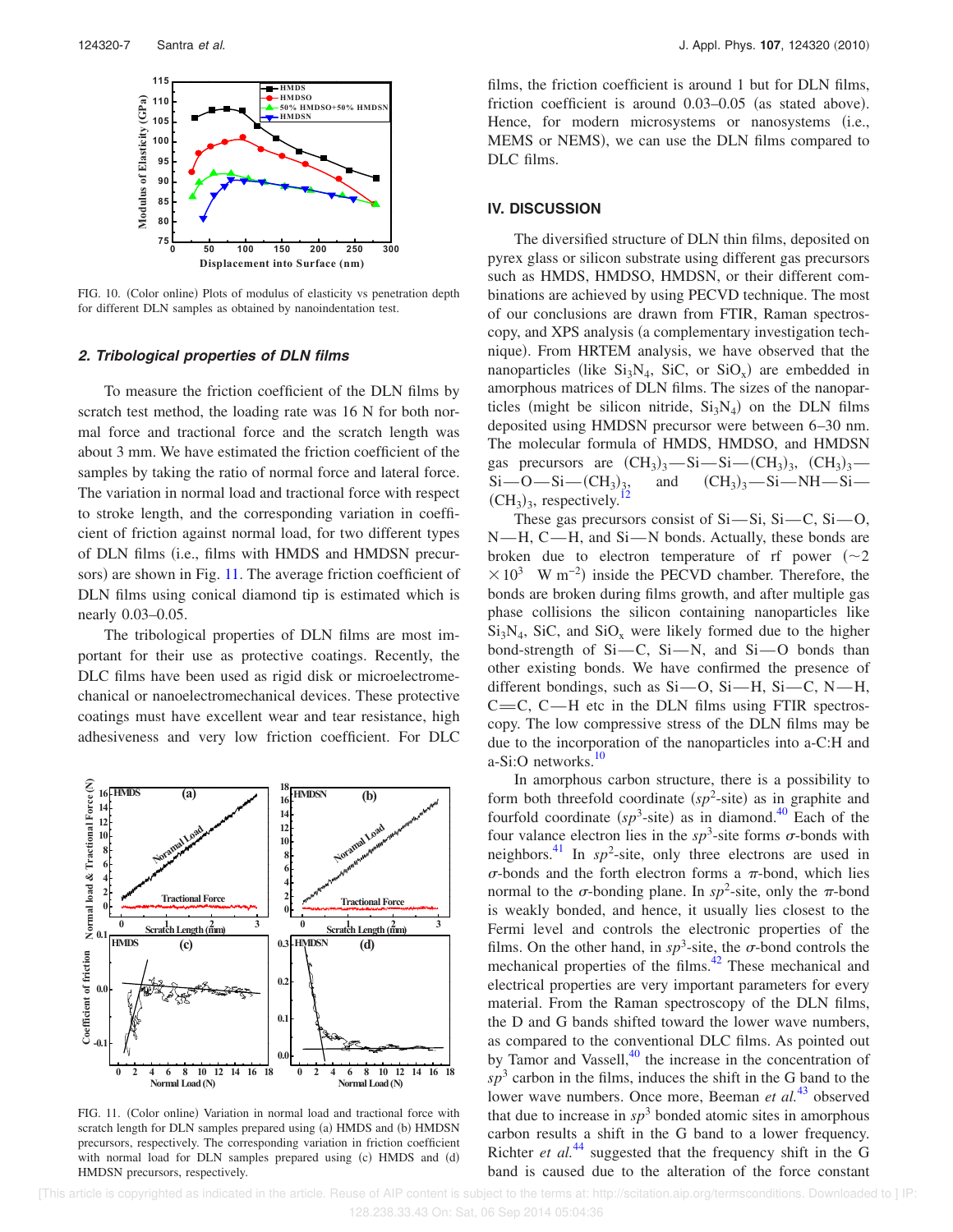associated with variation in the  $sp<sup>3</sup>$  bonded fraction. Therefore, following our Raman spectroscopic results [see Fig.  $5(a)$ , the DLN films should have higher concentrations of  $sp<sup>3</sup>$  carbon than the conventional DLC films. Again, the shift in G band of the films to a higher frequency indicates a decrease in the ratio  $sp^3$ :  $sp^2$ . Also it was reported that if graphitic contents of the films increases, the  $I_D/I_G$  ratio increases, which indicates the phase transformation of disordered diamond-like structure to ordered graphitic structure. $45,46$ 

The XPS analysis has confirmed the presence of  $C-H$ ,  $C$ —O,  $C$ —Si, Si—O,  $C$ —C bonds and nitrogen (N) in the DLN films. The nitrogen impurity exists into the DLN films in the form of  $(sp^2)$  C—N bond. Due to presence of nitrogen in the DLN films, both the hardness and surface roughness decreases. Hence, due to nitrogen impurity in the DLN films, the surface morphology is improved but the quality of diamond films is reduced (for low hardness).

# **V. CONCLUSIONS**

DLN films have been deposited on glass (pyrex) or silicon substrate using HMDS, HMDSO, HMDSN, or their mixture as a gas precursor by PECVD technique. From GIXRD, FTIR, Raman spectroscopy, and XPS analysis, we conclude that the hydrocarbon groups are bonded with two interpenetrating networks (a-C:H and a-Si:O) of DLN films. And also from HRTEM analysis, DLN films contain  $Si<sub>3</sub>N<sub>4</sub>$ , SiC, and  $SiO<sub>x</sub>$  nanoparticles within amorphous matrix, which help to reduce the compressive stress of the films. Raman spectroscopy shows that the DLN films should have higher concentrations of  $sp<sup>3</sup>$  carbon than the conventional DLC films. High  $sp<sup>3</sup>$  contents influence the mechanical properties of the films. The  $I_D/I_G$  ratio increases due to increase in nitrogen contents into the films (e.g., DLN films produced by HMDSN), and as a result, hardness and elastic modulus are decreased. Therefore, we can conclude that HMDS, HMDSO precursors are better than HMDSN precursor for the formation of DLN films. The measured hardness and elastic modulus of the DLN samples are around 9.5–13 GPa and 90–115 GPa, respectively. The surface roughness  $(R_a)$  and maximum peak to valley height  $(R_{\text{max}})$  of these DLN films are 0.292–3.2 nm and 6.1–33 nm, respectively. The friction coefficient of DLN samples are around  $0.03-0.05$ . Finally, we conclude that the DLN films have an excellent potential for industrial applications compared to DLC films. DLN films with high hardness, high elastic modulus, low friction coefficient, low surface roughness and low compressive stresses, are highly suitable for the coating materials in MEMS or NEMS devices.

# **ACKNOWLEDGMENTS**

The authors (T. S. Santra, P. Patel, and T. K. Barik) gratefully acknowledge the kind cooperation of Dr. Jagannath, BARC, Mumbai for his help in XPS measurement, and also Dr. A. S. Bhattacharyya, NML, Jamshedpur for his cooperation in Nanoindentation and Scratch test. We would also like to express our heartfelt gratitude to Prof. S. K. Ray, Dr. A. Dhar, Dr. B. Mishra, and Mr. S. Sarkar of IIT, Kharagpur for their help in arranging AFM, GIXRD, Raman spectroscopic measurements, and writing the article, respectively.

- <sup>1</sup>M. M. Morshed, B. P. McNamara, D. C. Cameron, and M. S. J. Hashmi, Surf. Coat. Technol. 163-164, 541 (2003).
- 2 S. R. P. Silva, J. Robertson, W. I. Milne, and G. A. J. Amaratunga, *Amor*phous Carbon: State of the Art (World Scientific, Singapore, 1988).
- <sup>3</sup>Y. Lifshitz, Diamond Relat. Mater. 8, 1659 (1999).
- <sup>4</sup>B. Bhushan, Diamond Relat. Mater. 8, 1985 (1999).
- <sup>5</sup>W. Tillmann, E. Vogli, and F. Hoffmann, Thin Solid Films **516**, 262  $(2007).$
- <sup>6</sup>A. Shirakura M. Nakaya, Y. Koga, H. Kodama, T. Hasebe, and T. Suzuki, Thin Solid Films 494, 84 (2006).
- <sup>7</sup>D. Liu, G. Benstetter, and E. Lodermeier, Thin Solid Films **436**, 244  $(2003).$
- <sup>8</sup>M. P. Siegal, J. C. Barbour, P. N. Provencia, D. R. Tallant, and T. A. Friedmann, Appl. Phys. Lett. **73**, 759 (1998).
- <sup>9</sup>M. P. Siegal, D. R. Tallant, P. N. Provencia, D. L. Overmyer, R. L. Simpson, and L. J. Martinez-Miranda, Appl. Phys. Lett. 76, 3052 (2000).
- <sup>10</sup>T. Sharda, T. Soga, T. Jimbo, and M. Umeno, Appl. Phys. Lett. **80**, 2880  $(2002).$
- <sup>11</sup>G. Cicala, P. Capezzuto, G. Bruno, L. Schiavulli, and G. Amato, J. Appl. Phys. 79, 8856 (1996).
- $^{12}$ L. Y. Chen and F. C. N. Hong, Appl. Phys. Lett. **82**, 3526 (2003).
- <sup>13</sup>S. W. Rynders, A. Schleeline, and P. W. Bohn, J. Appl. Phys. **69**, 2951  $(1991).$
- <sup>14</sup>C. Venkatraman, D. J. Kester, A. Goel, and D. J. Bray, *The Minerals, Metals and Materials Society*, International Conference on Surface Modification Technologies IX (ASM-TMS, Cleveland, OH, 1995), Vol. 21.
- <sup>15</sup>C. A. Davis, Thin Solid Films **30**, 226 (1993).
- <sup>16</sup>J. Robertson, Diamond Relat. Mater. 2, 984 (1993).
- <sup>17</sup>T. Das, D. Ghosh, T. K. Bhattacharya, and T. Maiti, J. Mater. Sci.: Mater. Med. 18, 493 (2007).
- <sup>18</sup>V. Palshin, E. I. Meletis, S. Ves, and S. Logothetidis, Thin Solid Films 270, 165 (1995).
- <sup>19</sup>V. F. Dorfman and B. N. Pypkin, Surf. Coat. Technol. 48, 193 (1991).
- $^{20}$ V. F. Dorfman and B. N. Pypkin, U.S. Patent No. 5,352,493 (1994).
- <sup>21</sup>W. C. Oliver and G. M. Pharr, J. Mater. Res. 7, 1564 (1992).
- <sup>22</sup>D. A. Skoog, F. J. Holler, and T. A. Nieman, *Principles of Instrumental* Analysis, 4th ed. (Harcourt Brace & Co., Philadelphia, 1998), Chap. 16.
- <sup>23</sup>M. P. Nadler, T. M. Donovan, and A. K. Green, Thin Solid Films **116**, 241  $(1984).$
- $^{24}$ N. Mutsukura and K. Akita, Thin Solid Films 349, 115 (1999).
- <sup>25</sup>A. Ungureanu, O. D. Trong, E. Dumitriu, and S. Kaliaguine, Appl. Catal., A 254, 203 (2003).
- <sup>26</sup>D. R. Tallant, J. E. Parmeter, M. P. Siegal, and R. L. Simpson, Daimond Relat. Mater. 4, 191 (1995).
- $^{27}$ B. Marchon, N. Heiman, M. R. Khan, A. Lautie, W. J. Ager, and D. K. Veris, J. Appl. Phys. 69, 5748 (1991).
- <sup>28</sup>F. Tuinstra and J. L. Koenig, J. Chem. Phys. **53**, 1126 (1970).
- <sup>29</sup>R. O. Dillon and J. A. Woollam, *Phys. Rev. B* **29**, 3482 (1984).
- <sup>30</sup>W. J. Yang, Y. H. Choa, T. Sekino, K. B. Shim, K. Niihara, and K. H. Auh, Mater. Lett. 57, 3305 (2003).
- <sup>31</sup>J. Wu, C. Chen, C. Shin, M. Li, M. Leu, and A. Li, Thin Solid Films **517**, 1141 (2008).
- <sup>32</sup>R. Gago, M. Vinnichenko, H. U. Jager, A. U. Belov, I. Jimenez, N. Huang, H. Sun, and M. F. Maitz, *Phys. Rev. B* 72, 014120 (2005).
- <sup>33</sup>S. Contarini, E. Lambers, and P. H. Holloway, Appl. Surf. Sci. **62**, 181  $(1992).$
- <sup>34</sup>F. Verpoort, A. R. Bossuyt, and L. Verdonck, J. Electron Spectrosc. Relat. Phenom. 82, 151 (1996).
- $35$ J. K. Luo, Y. Q. Fu, H. R. Le, J. A. Williams, S. M. Spearing, and W. I. Milne, J. Micromech. Microeng. 17, S147 (2007).
- <sup>36</sup>W. C. Oliver and G. M. Pharr, J. Mater. Res. 19, 3 (2004).
- <sup>37</sup>N. Savvides and T. J. Bell, J. Appl. Phys. **72**, 2791 (1992).
- <sup>38</sup>*Coatings Tribology—Properties, Techniques and Applications in Surface Engineering*, edited by K. Holmberg, A. Matthews, and D. Dowson (Elsevier, Amsterdam, 1994), p. 93.
- <sup>39</sup>E. Dekempeneer, K. V. Acker, K. Vercammen, J. Meneve, D. Neerinck, S. Eufinger, W. Pappaert, M. Sercu, and J. Smeets, Surf. Coat. Technol. **142–** 144, 669 (2001).